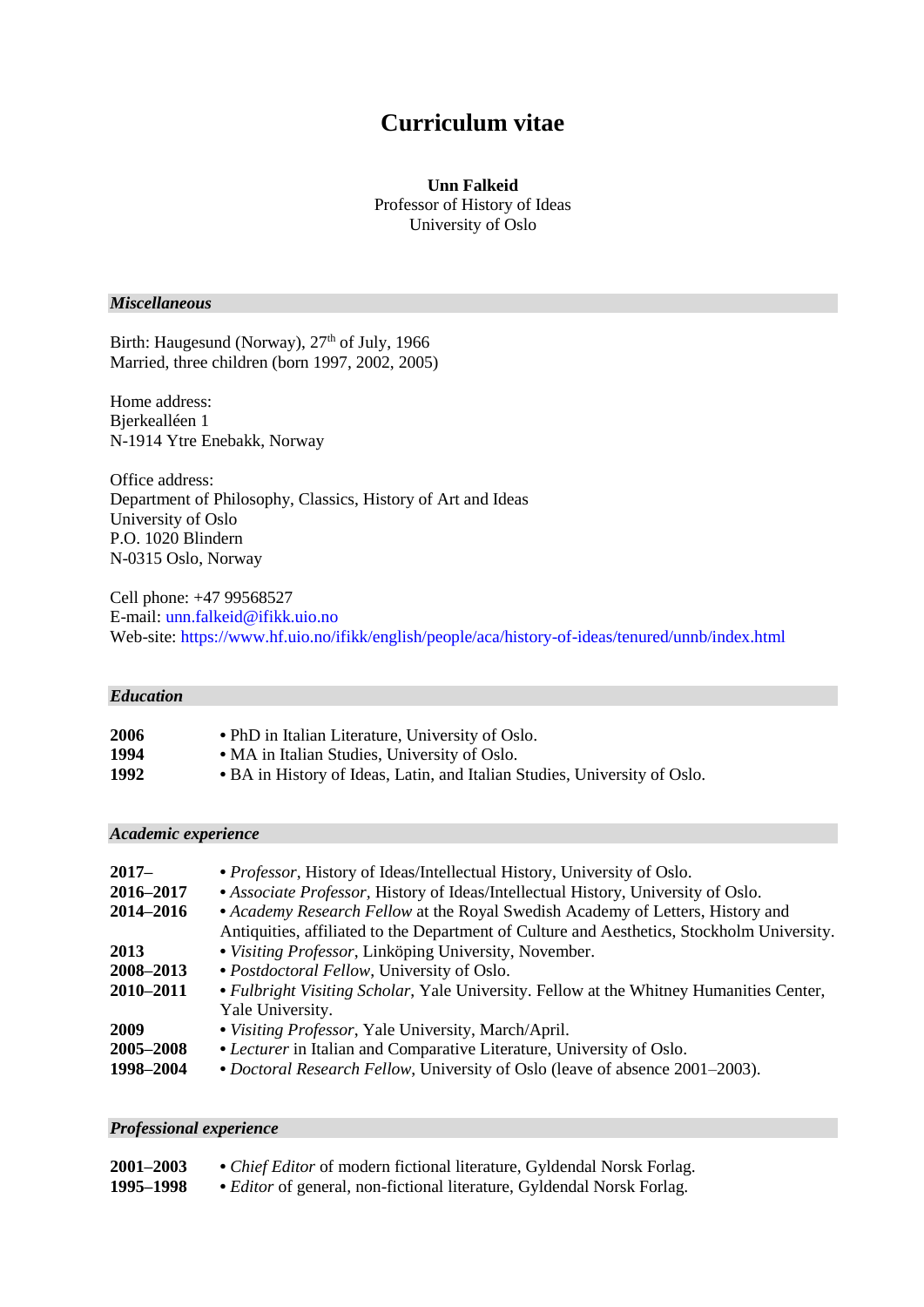#### *Awards, fellowships, and grants*

| $2020 -$    | • Fellow of the Norwegian Academy of Science and Letters.                                  |
|-------------|--------------------------------------------------------------------------------------------|
| <b>2020</b> | • The Alberigo Senior Award 2019 (European Academy of Religion) for the book The           |
|             | Avignon Papacy Contested. An Intellectual History from Dante to Catherine of Siena         |
|             | (2017).                                                                                    |
| 2019        | • The Helen and Howard R. Marraro Prize in Italian History (Society for Italian Historical |
|             | Studies/American Historical Association) for the book The Avignon Papacy Contested.        |
|             | An Intellectual History from Dante to Catherine of Siena (2017).                           |
| 2018-2022   | • Principal Investigator (PI) and Project Manager for the international and                |
|             | interdisciplinary research project The Legacy of Birgitta of Sweden. Women, Politics and   |
|             | Reform in Renaissance Italy. Funded by the Research Council of Norway.                     |
| 2014–2016   | • Fellowship grant from the Royal Swedish Academy of Letters, History and Antiquities.     |
| 2011        | • Premio "Il lauro dantesco", Centro Relazioni Culturali, Comune di Ravenna.               |
| 2010-2012   | • Fellow at Whitney Humanities Center, Yale University.                                    |
| 2010-2011   | • Fulbright visiting fellowship, Yale University (12 months).                              |
| 2010-2011   | • Leiv Eriksson mobility programme grant (12 months). Norwegian Research Council.          |
| 2008-2013   | • Postdoctoral research fellowship from Faculty of Humanities, University of Oslo.         |
| 1998–2004   | • Doctoral research fellowship from Faculty of Humanities, University of Oslo (leave of    |
|             | absence 2001-2003).                                                                        |
| 1993–1994   | • Student scholarship from Norwegian Research Council.                                     |
|             |                                                                                            |

#### *Publications*

#### *Current research:*

- 1. *Apocalypse! Female Voices in Turbulent Times* (research project in progress).
- 2. *The Prophecies of Birgitta of Sweden*. A book project in progress for the book series The Other Voice in Early Modern Europe (Toronto University Press).

## *Monographs:*

- 1. *Den hellige Birgitta. Enken som utfordret Europa* (Saint Birgitta. The widow who challenged Europe). Oslo: Kagge forlag 2021 (forthcoming, under contract).
- 2. *The Avignon Papacy Contested. An Intellectual History from Dante to Catherine of Siena.* Cambridge, MA: Harvard University Press, 2017.
- 3. *Petrarca og det moderne selvet. En lesning av canzone 129* (Petrarch and the Modern Self. A Reading of Canzone 129). Oslo: Unipub/Oslo Academic Press, 2006.

## *Edited volumes:*

- 1. *The Legacy of Birgitta of Sweden. Women, Politics, and Reform in Renaissance Italy*, co-edited with Anna Wainwright. Leiden: Brill, 2022 (forthcoming, under contract).
- 2. *Sanctity and Female Authorship: Birgitta of Sweden and Catherine of Siena*, co-edited with Maria Oen. London: Routledge, 2019.
- 3. *The Cambridge Companion to Petrarch*, co-edited with Albert Russell Ascoli. Cambridge University Press, 2015.
- 4. *Rethinking Gaspara Stampa in the Canon of Renaissance Poetry*, co-edited with Aileen A. Feng. Aldershot: Ashgate, 2015.
- 5. *Aiolos: tidsskrift för litteratur, teori och estetik* 50-51 (2015), co-edited with Håkan Trygger.
- 6. *Dante. A Critical Reappraisal*. Oslo: Unipub/Oslo Academic Press, 2008.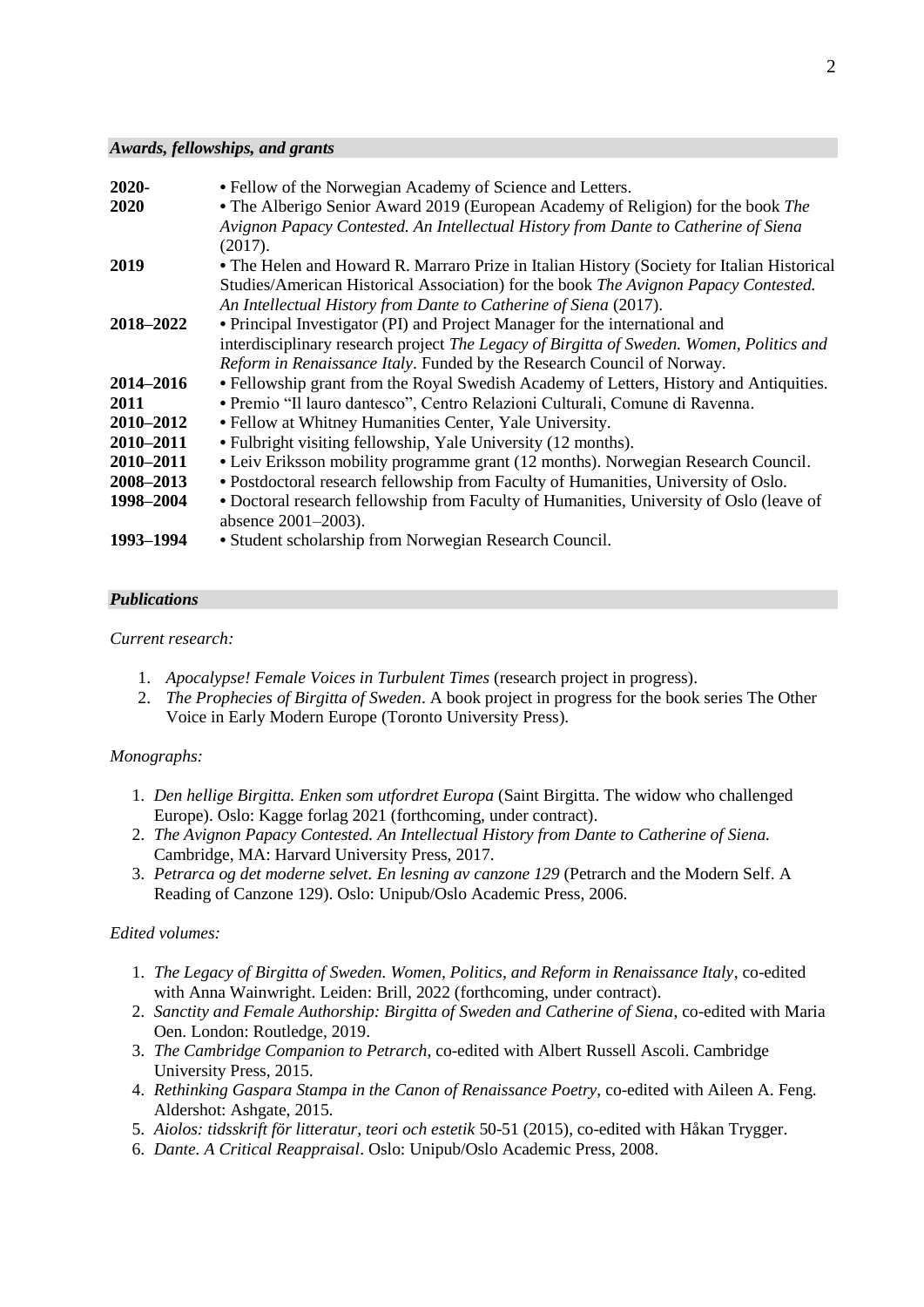*Peer reviewed articles and book chapters:* 

- 1. "'A single fold under one shepherd'. Birgitta of Sweden in Tommaso Campanella's *Monarchia del Messia*," in *The Legacy of Birgitta of Sweden. Women, Politics, and Reform in Renaissance Italy*. Eds. Unn Falkeid and Anna Wainwright. Leiden: Brill, 2022 (forthcoming, under contract).
- 2. "Editors' Introduction," co-written with Anna Wainwright, in *The Legacy of Birgitta of Sweden. Women, Politics, and Reform in Renaissance Italy*. Eds. Unn Falkeid and Anna Wainwright. Leiden: Brill, 2022 (forthcoming, under contract).
- 3. "Saint Bridget (Birgitta) of Sweden," *Oxford Bibliographies in Renaissance and Reformation*, Oxford University Press, 2021 (forthcoming, under contract).
- 4. "*'Magistra apostolorum*.' The Virgin Mary in Birgitta of Sweden and Vittoria Colonna," in *Vittoria Colonna: Poetry, Religion, Art, Impact*. Eds. Virginia Cox and Shannon McHugh. Amsterdam University Press, 2021 (forthcoming, under contract).
- 5. "Constructing Female Authority. Birgitta of Sweden, Catherine of Siena, and the two Marys," in *Sanctity and Female Authorship: Birgitta of Sweden and Catherine of Siena*. Eds. Unn Falkeid and Maria H. Oen. London & New York: Routledge, 2019. 54–63.
- 6. "Introduction," written together with Maria H. Oen, in *Sanctity and Female Authorship: Birgitta of Sweden and Catherine of Siena*. Eds. Unn Falkeid and Maria H. Oen. London & New York: Routledge, 2019. 1–13.
- 7. "The Political Discourse of Birgitta of Sweden," in *A Companion to Birgitta of Sweden*. Ed. Maria H. Oen. Brill, 2019. 80–102.
- 8. "'Una gran cosa.' Moderata Fonte og renessansens protofeminisme," *Norsk filosofisk tidsskrift*, No. 2-3, 2018. 66–78.
- 9. "'Voci püerili'. Children in Dante's *Divine Comedy*," in *Centuries of Childhood: Perceptions of Children in the Ancient and Medieval Worlds*. Eds. Cornelia Horn and Reidar Aasgaard. London & New York: Routledge, 2017. 273–289.
- 10."Kampen om fortidens stemmer. Birgitta av Sverige og senmiddelalderens politiske kanon," in *Grep om fortiden. Perspektiver og metoder i idéhistorie.* Eds. Ellen Krefting, Espen Schaanning, og Reidar Aasgaard. Oslo: Cappelen Damm Akademisk, 2017. 101–117.
- 11."The Perspective of the Guest. Petrarch's *De vita solitaria* and *De otio religioso*," in *The Cambridge Companion to Petrarch*. Eds. Albert Russell Ascoli and Unn Falkeid. Cambridge University Press, 2015. 111–119.
- 12."Editors' Introduction," co-written with Albert Russell Ascoli, in *The Cambridge Companion to Petrarch*. Eds. Albert Russell Ascoli and Unn Falkeid. Cambridge University Press, 2015. 1–9.
- 13. "The Sublime Realism of Gaspara Stampa," in *Rethinking Gaspara Stampa in the Canon of Renaissance Poetry*. Eds. Unn Falkeid and Aileen A. Feng. Ashgate Publishing, 2015. 39–54.
- 14. "Editors' Introduction," co-written with Aileen A. Feng, in *Rethinking Gaspara Stampa in the Canon of Renaissance Poetry*. Eds. Unn Falkeid and Aileen A. Feng. Ashgate Publishing, 2015. 1– 12.
- 15. "I skyttel mellom liv og skrift. Petrarca og brevene," in Unn Falkeid and Håkan Trygger (eds.), *Aiolos: tidskrift för litteratur, teori och estetik* 50-51 (2015). 5-13.
- 16. "Visdom til begjær. Marsilio Ficino og renessansens kjærlighetstraktater." *Arr. Idéhistorisk tidsskrift* 2 (2014): 153–160.
- 17. "'Helgeninnen med diktersjelen.' Sigrid Undsets *Caterina av Siena* lest i lys av nyere forskning." *Edda. Scandinavian Journal of Literary Research* 2 (2014): 131–145.
- 18. "En stige godt plantet i jorden. Teologikritikk og politisk motstand i den hellige Birgittas *Frågornas bok.*" *Norsk Litteraturvitenskapelig Tidsskrift* 1 (2014): 38–54.
- 19. "'Thorn in the flesh'. Pain and poetry in Petrarch's *Secretum*," in *Pangs of Love and Longing. Configurations of Desire in Premodern Literature*. Eds. Anders Cullhed et alt. Cambridge Scholars Publishing, 2013. 74–89.
- 20. "Forsakelsens strategier. En lesning av Carin Franzéns studie *Jag gav honom inte min kärlek. Om hövisk kärlek som kvinnelig strateg*i." *Norsk Litteraturvitenskapelig Tidsskrift* 1 (2013): 47–53.
- 21. "Petrarch and the Vision of Rome." *Acta Ad Archeologiam et Artium Historiam Pertinentia* Vol. XXV, N.S.11 (2012): 195–207.
- 22. "Review. V. Stanley Benfell, *The Biblical Dante*." *Renaissance Quarterly* 3, (2012): 980–982.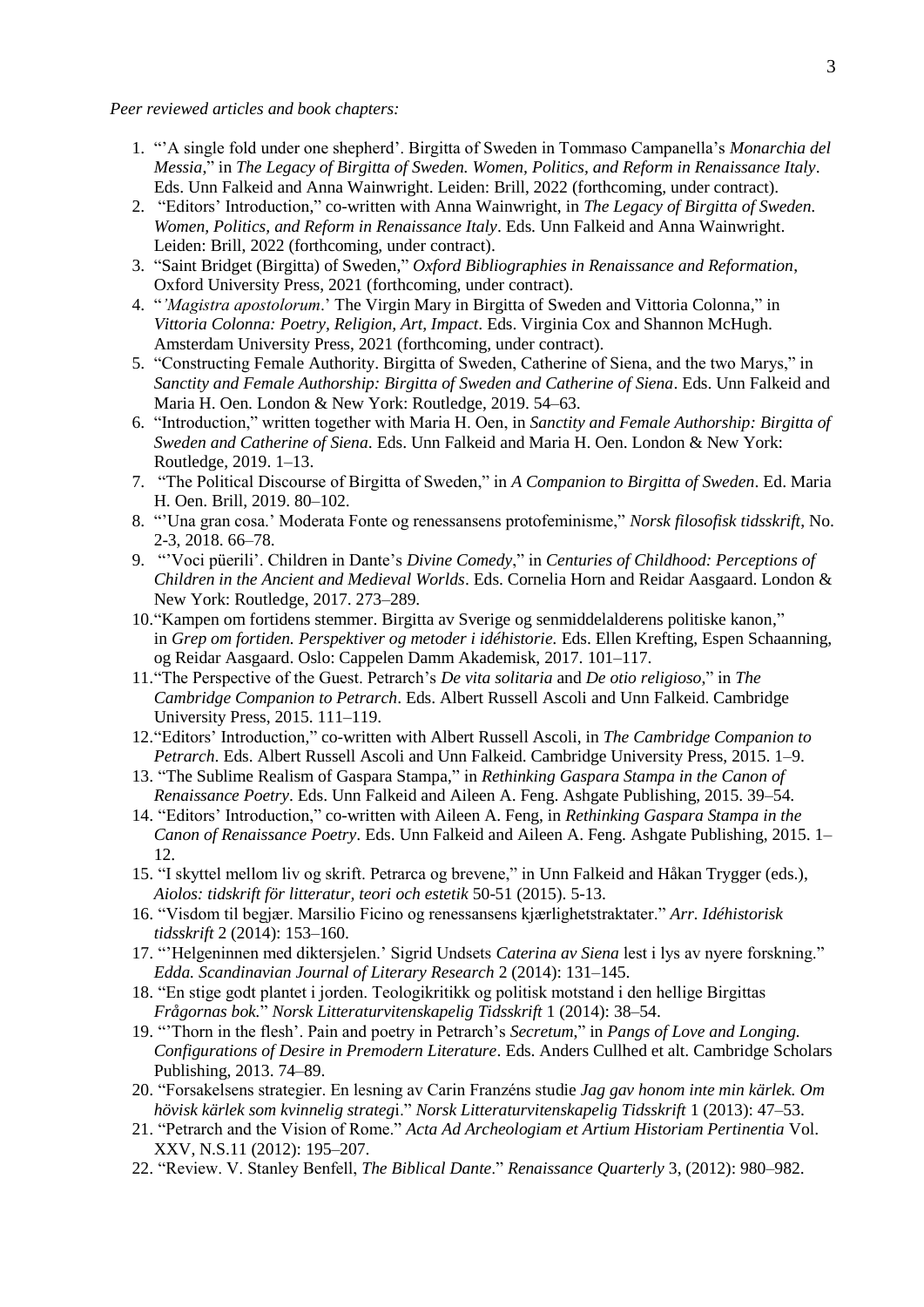- 23. "Petrarch's Laura and the Critics", *Modern Language Notes* (*MLN*), Vol. 127, No 1 (2012), Italian Issue Supplement: 64–71.
- 24. "Da *libido dominandi* a *libido servandi*. Paradiso VI di Dante letto alla luce della *Monarchia*," in *Leggere Dante oggi. Interpretare, commentare, tradurre alle soglie del settecentesimo anniversario*. Ed. Éva Vígh. Rome: Aracne editrice, 2011. 141–151.
- 25. "Review. Zygmunt G. Baranski and Martin McLaughlin (eds.), *Dante the Lyric and Ethical Poet: Dante lirico e etico*." *Renaissance Quarterly* 1 (2011): 157–158.
- 26. "Dante og skjøgen i Babylon. Et politisk oppgjør i det tidligmoderne Europa." *Arr. Idéhistorisk tidsskrift* 1 (2010): 89–102.
- 27. "Petrarch, Mont Ventoux and the Modern Self." *Forum Italicum*, Vol. 43, No.1 (2009): 5–29.
- 28. "Giuseppe Mazzotta og den utidsmessige litteraturen." Epilogue to the Norwegian translation of Giuseppe Mazzotta, *Cosmopoiesis*. Cappelen Akademisk forlag, 2009. 126–151.
- 29. "In the Footsteps of Dante." in *Dante. A Critical Reappraisal*. Ed. Unn Falkeid. Unipub: Oslo, 2008. 187–197.
- 30. "Ove l'aura si sente. Petrarcas elegi over tapt muntlighet." *Arr. Idéhistorisk tidsskrift* 4 (2008): 115–127.
- 31. "Style, the Muscle of the Soul. Theories on Reading and Writing in Petrarch's Texts." *Quaderni d'Italianistica*, vol. 29, issue 1 (2008): 21–38.

In addition, I have published numerous articles, chronicles and book reviews in Norwegian newspapers and magazines, as well as translated books, poetry and short stories from English, Italian and Swedish to Norwegian. I have been an editor for several book publications in my period as an editor and chief editor in the Norwegian publishing house Gyldendal. Moreover, I served as an editor for the book series *Ariadne*, a book series initiated and edited by me and published by Gyldendal in the period 1997–2000.

#### *Appointments*

| $2021 -$  | Member of the Editorial Board of <i>Nordic Journal of Renaissance Studies</i> (Aarhus: Forum |
|-----------|----------------------------------------------------------------------------------------------|
|           | for Renaissance Studies).                                                                    |
| 2019-     | Member of the Editorial Board of Rivista internazionale di ricerche dantesche (Pisa,         |
|           | Roma: Fabrizio Serra ed.)                                                                    |
| 2019-     | Member of the Editorial Board of Scienza & Politica. Per una storia delle dottrine.          |
|           | University of Bologna.                                                                       |
| $2016-$   | • Member of the Editorial Board of I Tatti Studies in the Italian Renaissance (University    |
|           | of Chicago Press). Publisher: Villa I Tatti. The Harvard University Center for               |
|           | Renaissance Studies.                                                                         |
| 2015      | • Guest editor for the Swedish cultural journal Aiolos: tidskrift för litteratur, teori och  |
|           | estetik 50-51 (2015). Co-edited with Håkan Trygger.                                          |
| 2014-     | • Member of the Advisory Board of the research project Magister Mathias of Linköping         |
|           | and his World, The Newman Institute, University College in Uppsala.                          |
|           |                                                                                              |
| $2012-$   | • Member of the Editorial Board of Le Tre Corone. Rivista internazionale di studi su         |
|           | Dante, Petrarca, Boccaccio. (Pisa, Roma: Fabrizio Serra ed.).                                |
| 2009-2012 | • Board member of <i>Collegium Medioevale</i> , University of Oslo.                          |
| 2007-2009 | • Board member of the Norwegian Arts Council (Norsk kulturråd)                               |
| 2006-2012 | • Member of the Editorial Board of the book series Cappelens Upopulære.                      |
| 2000-2001 | • Board member of The Aesthetic Seminar, University of Oslo                                  |
| 1998–2000 | • Editor of the book series Ariadne (Gyldendal)                                              |
| 1994-1996 | • Editor of Italian literature in the Norwegian Encyclopedia Aschehoug og Gyldendals         |
|           | store norske leksikon.                                                                       |
|           |                                                                                              |

#### *Research administration*

**2021** • Research Leadership Programme – Consolidator Level 2020 (FLP14).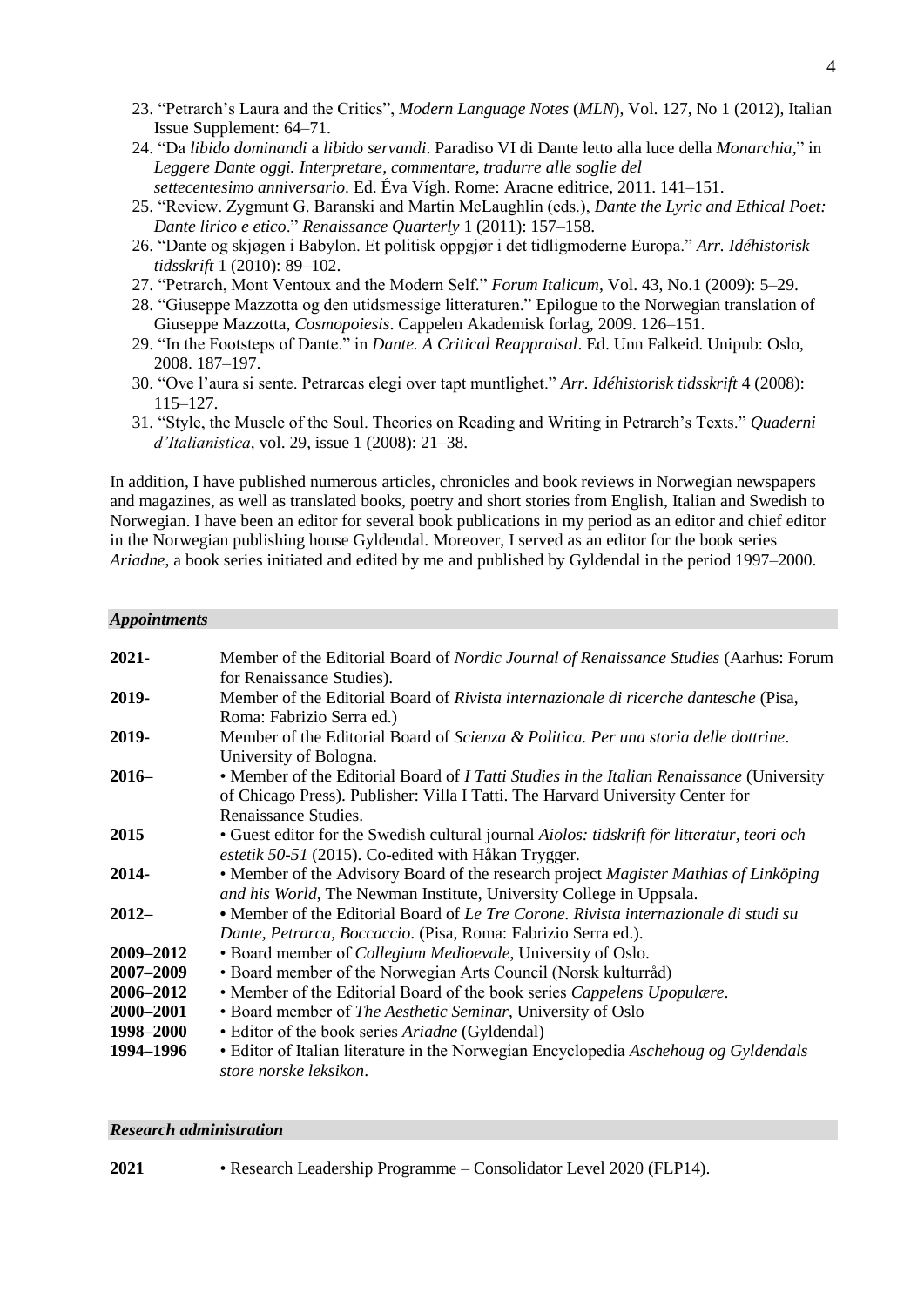| 2018-2022       | • Principal Investigator (PI) and Project Manager for the interdisciplinary research project<br>The Legacy of Birgitta of Sweden. Women, Politics, and Reform in Renaissance Italy<br>(https://www.hf.uio.no/ifikk/english/research/projects/the-legacy-of-birgitta-of-sweden/).<br>Funded by the Research Council of Norway.                                                                                                               |
|-----------------|---------------------------------------------------------------------------------------------------------------------------------------------------------------------------------------------------------------------------------------------------------------------------------------------------------------------------------------------------------------------------------------------------------------------------------------------|
| 2019            | • External evaluator for Professorship in Italian literature, George Washington University,<br>USA, September 2019.                                                                                                                                                                                                                                                                                                                         |
| 2019            | • External evaluator for Associate Professorship in Italian literature, Oxford University,<br>UK, April 2019.                                                                                                                                                                                                                                                                                                                               |
| 2019            | Organizer of two panels to the international conference of Renaissance Society of<br>America, Toronto, March 2019.                                                                                                                                                                                                                                                                                                                          |
| 2019-           | Collaborator on the SSHRC Partnership Grant application New Narratives, directed by<br>Professor Lisa Shapiro. Social Sciences and Research Council, Government of Canada.                                                                                                                                                                                                                                                                  |
| 2018            | · External evaluator for Professorship in Italian literature, Cambridge University, UK.<br>December 2018.                                                                                                                                                                                                                                                                                                                                   |
| 2018            | • Organizer of the first international workshop The Legacy of Birgitta of Sweden. Women,<br>Politics and Reform in Renaissance Italy I. The Norwegian Institute in Rome. November<br>7-9. Funded by the Research Council of Norway                                                                                                                                                                                                          |
| 2017            | • Independent External Expert for the Open Call Evaluation of European Cooperation in<br>Scientific and Technological Research, COST.                                                                                                                                                                                                                                                                                                       |
| $2017 -$        | • Associate, The New Historia, Centre for Rediscovering Women's Contributions in<br>History, The New School (New York).                                                                                                                                                                                                                                                                                                                     |
| 2017            | • Co-organizer of the second international workshop Sanctity and Female Authorship in<br>the 14 <sup>th</sup> Century and Beyond: Birgitta of Sweden and Catherine of Siena. Stockholm and<br>Vadstena, August 8-12. The workshop was funded by Riksbankens Jubileumsfond (The<br>Swedish Foundation for Humanities and Social Sciences) and Dept. of Philosophy,                                                                           |
| 2016            | Classics, History of Art and Ideas, University of Oslo.<br>• Co-organizer of the international conference Renaissance Prototypes. Tensions of Past<br>and Present in Early Modern Europe. Organized by The Norwegian Renaissance Society,<br>of which I am the chair. Det Norske Videnskaps-Akademi/The Norwegian Academy of<br>Science and Letters, Oslo, September 28-30. The conference was funded by the<br>Norwegian Research Council. |
| 2016            | • Organizer of the international conference The Human Body in Renaissance Cultures of<br>Knowledge. Swedish Royal Academy of Letters, Stockholm, June 10.                                                                                                                                                                                                                                                                                   |
| 2015            | • Organizer of the first international workshop Saintly Power Contested and Performed:<br>Birgitta of Sweden and Catherine of Siena. The Norwegian Institute in Rome, November<br>5–7. The Workshop was funded by Dept. of Philosophy, Classics, History of Art and<br>Ideas, University of Oslo.                                                                                                                                           |
| 2015            | • Organizer of an international Petrarch symposium at the Royal Swedish Academy of<br>Lettters, Stockholm, September 29.                                                                                                                                                                                                                                                                                                                    |
| 2015            | • Member of the organizing and advisory committee of the international Dante conference<br>Ut pictura poësis: from image to word and from word to image. University of Chieti and<br>Pescara (Italy), May 20–22.                                                                                                                                                                                                                            |
| $2014-$<br>2014 | • Chair of The Norwegian Renaissance Society.<br>Organizer of two panels with the title Love Across Borders (about female literacy in Early<br>Modern Europe) to the international conference of the Nordic Network of Renaissance<br>Studies, Stockholm, November 5-8.                                                                                                                                                                     |
| 2013-2016       | • Member of the international research network Tiny Voices From the Past: New<br>Perspectives on Childhood in Early Europe, led by Prof. Reidar Assgard, History of<br>Ideas, University of Oslo.                                                                                                                                                                                                                                           |
| 2013            | • Organizer of the conference Gaspara Stampa and Renaissance Literature, University of<br>Oslo, March 13. The conference was funded by Dept. of Literature, Area Studies and<br>European Languages, University of Oslo.                                                                                                                                                                                                                     |
| 2012            | • Organizer of three panels entitled Configurations of Desire in Renaissance Literature to<br>the conference of the Nordic Network of Renaissance Studies, Copenhagen, October 11–<br>13.                                                                                                                                                                                                                                                   |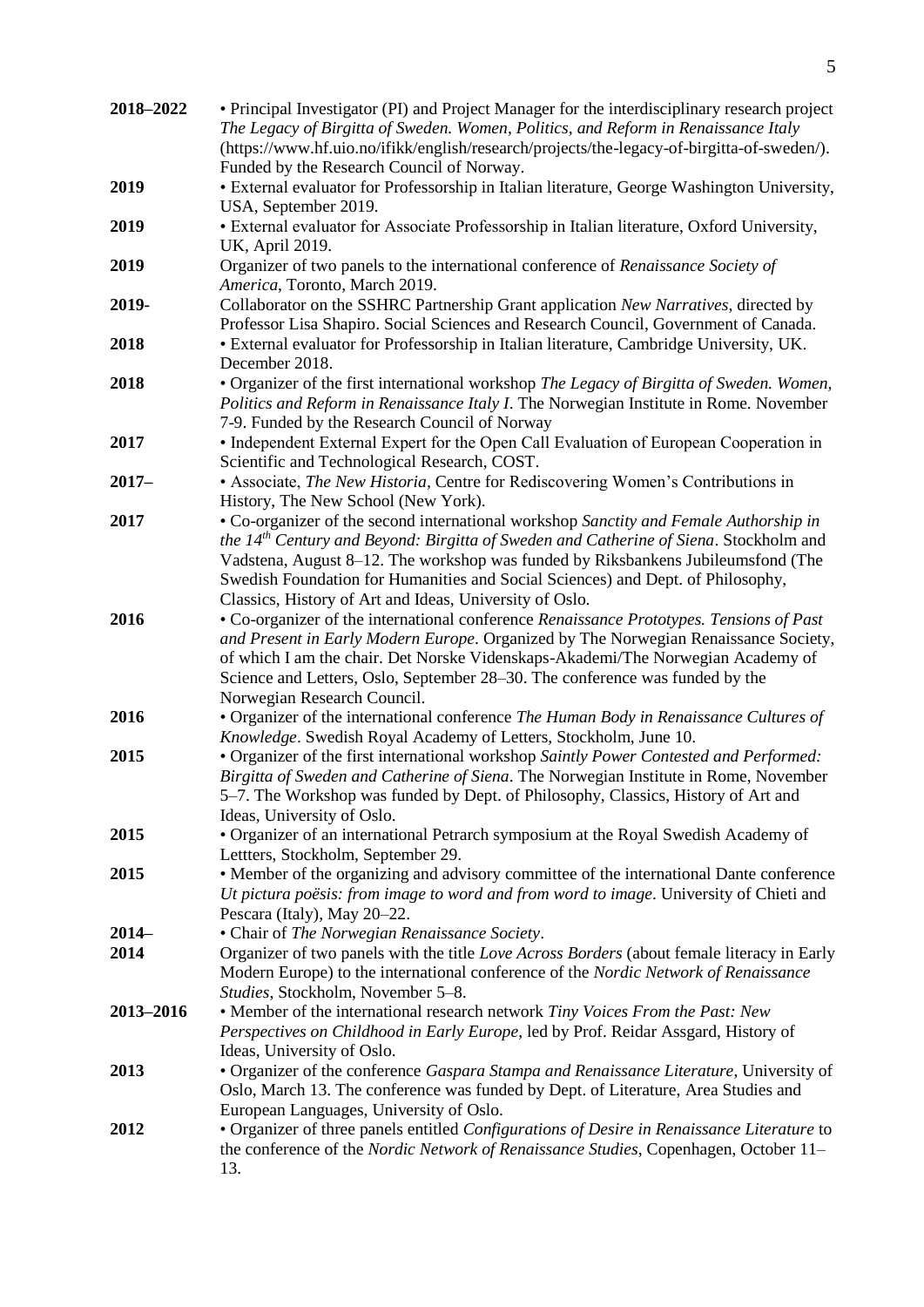| 2012      | • Organizer of three panels to the international conference of Renaissance Society of            |
|-----------|--------------------------------------------------------------------------------------------------|
|           | America entitled Rethinking Gaspara Stampa in the Canon of Renaissance Poetry,                   |
|           | Washington DC, March 22-24.                                                                      |
| 2009-2012 | • Member of the international research network Configuration of Desire in Premodern              |
|           | Literature, funded by The Swedish Foundation for Humanities and Social Sciences                  |
|           | (Riksbankens Jubileumsfond). The network, consisting of eighteen scholars, organized             |
|           | conferences and workshops, and ended in the publication <i>Pangs of Love and Longing</i> .       |
|           | Configurations of Desire in Premodern Literature, eds. Anders Cullhed et al. (Cambridge          |
|           | Scholars Publishing, 2013).                                                                      |
| 2006      | • Organizer of the international conference <i>Dante. A Critical Reappraisal</i> , University of |
|           | Oslo, September 15–17. The conference was funded by Dept. of Literature, Area Studies            |
|           | and European Languages, University of Oslo.                                                      |
| $2005 -$  | • Norwegian leader for the <i>Nordic Dante Network</i> . The network has organized               |
|           | international conferences in Copenhagen (1999), Stockholm (2001), Oslo (2006),                   |
|           | Tampere (2009), Tallinn (2013) and Krakow (2017).                                                |
| 2003-2009 | • Member of the interdisciplinary research project Dislocations. Practices of Cultural           |
|           | Transfer in Early Modern Period, University of Oslo. The project resulted in                     |
|           | publications, seminars and international conferences.                                            |

## *Selection of invited lectures*

- "Birgitta and the Widowed Rome." University of Florence, March 3, 2021.
- "Og jorden var øde og tom. Om Primo Levis erfaringer fra Auschwitz." The Italian Institute/Istituto italiano di cultura, Oslo, January 27, 2021.
- "Birgitta and the Widowed Rome." Centre for Medieval Literaure, Odense (Denmark), November 9, 2020.
- "Den nakne sannhet. Ariosto og Den rasende Roland." Idéhistorisk lunsjseminar, University of Oslo, September 11, 2020.
- "Den nakne sannhet. Ariosto og Den rasende Roland." S.P.O.R, Barokkfest litteraturfestival, Trondheim, February 2, 2020.
- "The Legacy of Birgitta of Sweden. Women, Politics and Reform in Renaissance Italy." Presentation of the research project together with Anna Wainwright, The Swedish Institute in Rome, November 21, 2019.
- "The Avignon Papacy Contested." Vitenskapsteoretisk forum, NTNU, February 19, 2019.
- "Gaspara Stampa and the Renaissance Language of Love." Seminar of Aesthetics, University of Oslo, May 31, 2018.
- "Birgitta av Sveriges politiske profetier og intellektuelle arv i Italia." University of Linköping, February 7, 2018.
- "Fransiskanernes frihetskamp under pavetiden i Avignon." Idéhistorisk lunsjsseminar, University of Oslo, September 22, 2017.
- "Kvinner og politikk i reformasjonens århundre", Den gamle festsal, University of Oslo, January 28, 2017.
- Presentation of *The Cambridge Companion to Petrarch*, Gothenburg University, April 13, 2016.
- "Body and Politics in Fourteenth-Century Literature". Invited lecture at the PhD programme, History of Ideas, University of Oslo, March 11, 2016.
- "Gaspara Stampa og den italienske renessansen." The Italian institute/Istituto italiano di cultura, Oslo, March 14, 2016.
- "Petrarch Studies Today". Oxford University, St. John's College, January 21, 2015.
- "Body and Politics in Fourteenth-Century Literature." The opening lecture given at Stockholm University, Department of Aesthetics and Literature, in the interdisciplinary series of seminars *The Human Body in Renaissance Cultures of Knowledge*, September 17, 2015.
- "Catherine of Siena and the Mystical Body of the Church." Collegium medioevale, University of Oslo, September 7, 2015.